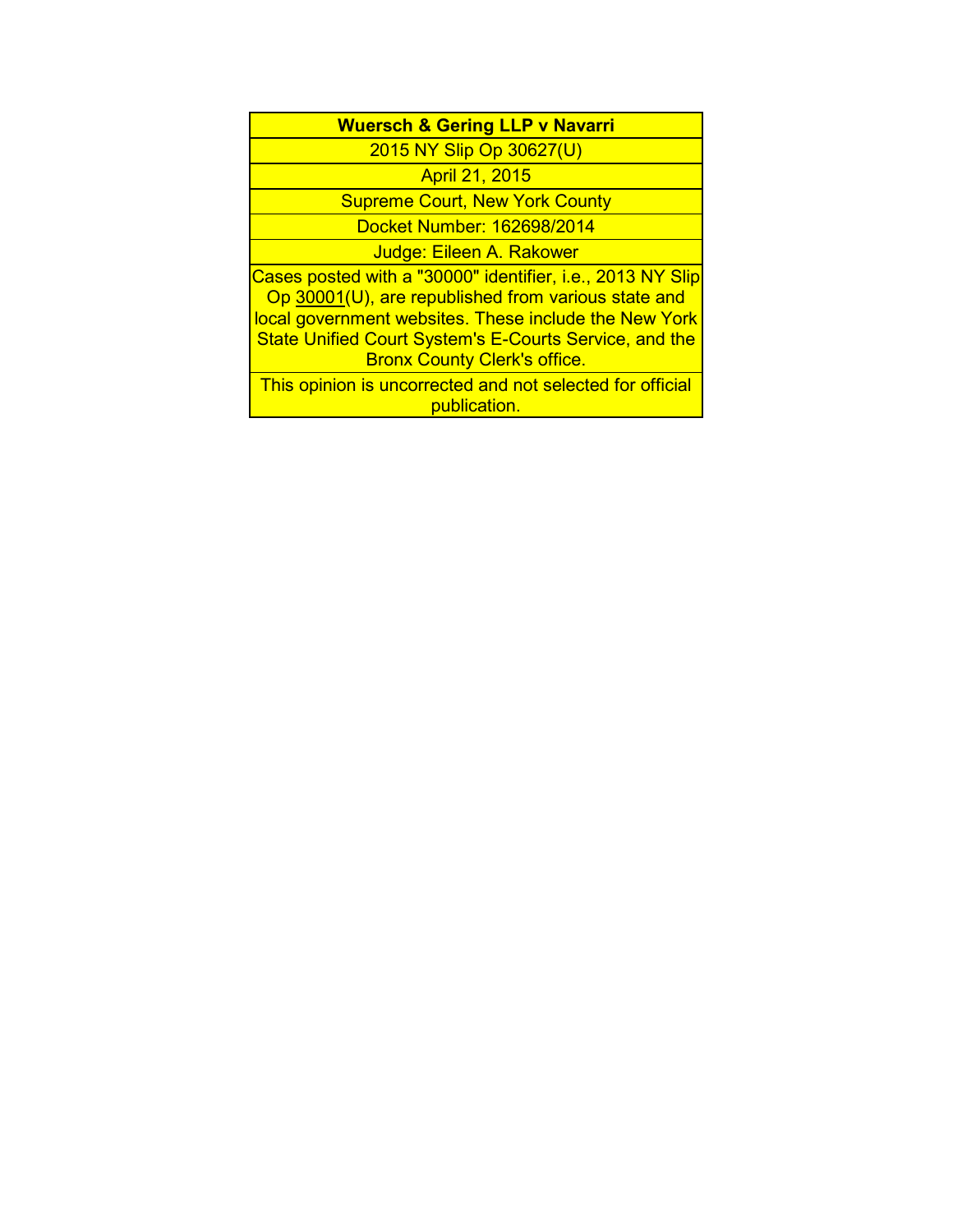## SUPREME COURT OF THE STATE OF NEW YORK COUNTY OF NEW YORK: PART 15 ----------------------------------------------------------------------------------)(

## WUERSCH & GERING LLP

Plaintiff,

Index No. 162698/2014

## **DECISION and ORDER**

- against -

Mot. Seq. 001

ALESSANDRA NAVARRI, ANNA'S TUSCANY EXPERIENCE, INC. TRA VERTINI PARADISO S.R.L., CONSORZIO BIOLOGICO TOSCANA QUALITA, CIC COMMERCIALE IL CASALE S.A.S., ANTIGONE SERVIZI COOPERTIVA A.R.L., and RETE DI IMPRESE ANNA'S,

Defendants. ----------------------------------------------------------------------------------)(

HON. EILEEN A. RAKOWER, J.S.C.

Plaintiff Wuersch & Guering LLP ("Plaintiff" or "W&G") brings this action for unpaid legal fees for services allegedly rendered to individual defendant, Alessandra Navarri ("Navarri"), and to entity defendants, Anna's Tuscany Experience, Inc. ("ATE"), Travertini Paradiso S.R.L. ("Travertini"), Consorzio Biologico Toscana Qualita ("Consorzio"), CIC Commerciale 11 Casale S.A.S. ("CIC"), Antigone Servizi Coopertiva A.R.L. ("Antigone"), and Rete Di Imprese Anna's ("Rete") (and together with Navarri, collectively, "Defendants"), pursuant to an engagement letter (the "Engagement Letter") dated February 20, 2013.

Antigone and Rete (collectively, "Moving Defendants") now move for an Order, pursuant to CPLR § 3211(a)(8), dismissing Plaintiff's complaint for lack of personal jurisdiction. In support, Moving Defendants submit: the affidavit of Navarri, dated January 16, 2015.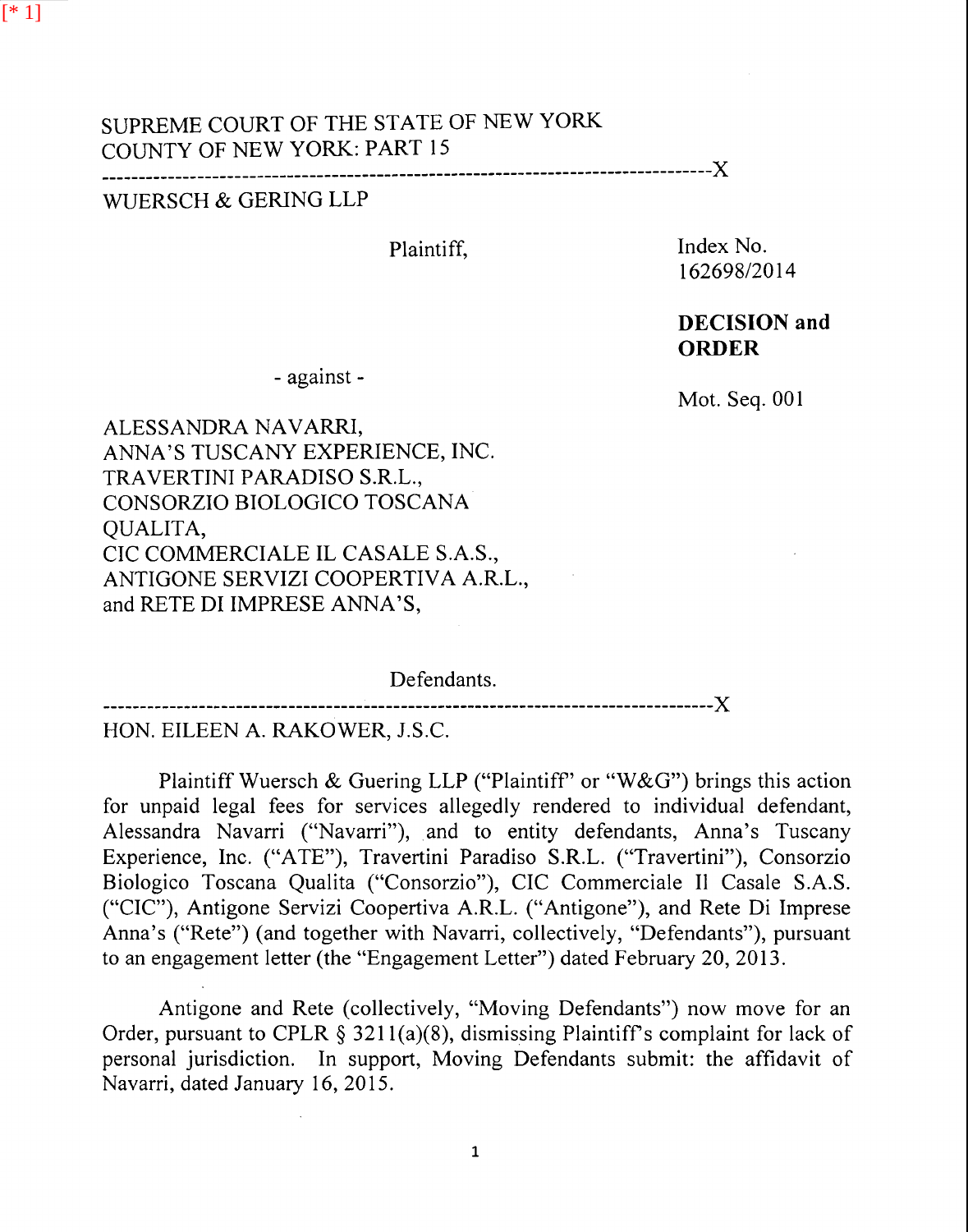[\* 2]

Plaintiff opposes. In support, Plaintiff submits the attorney affirmation of Franscesco Di Pietro ("Di Pietro"), dated January 22, 2015; the affidavit of Michael S. Levy ("Levy"), dated January 14, 2015, attesting to personal service upon Antigone by delivery to Navarri as authorized agent; the affidavit of Levy, dated January 14, 2015, attesting to personal service upon Rete by delivery to Navarri as authorized agent; and, copies of certain email correspondences between Di Pietro and Navarri dated December 8, 2014 and December 11, 2014, respectively.

CPLR § 3211 provides, in relevant part:

(a) a party may move for judgment dismissing one or more causes of action asserted against him on the ground that:

> (8) the court has not jurisdiction over the person of the defendant;

Pursuant to CPLR § 311, personal service upon any domestic or foreign corporation may be made by delivery "to an officer, director, managing or general agent, or cashier or assistant cashier or to any other agent authorized by appointment or by law to receive service." (CPLR  $\S$  311[a][1]). The purpose of CPLR  $\S$  $311(a)(1)$ , "is to give the corporation notice of the commencement of the suit. Delivery of the summons to the officials or employees designated by the Legislature fulfills the statutory aim since their positions are such as to lead to a just presumption that notice to them will be notice to the corporation." *(Fashion Page, Ltd. v. Zurich Ins. Co.,* 50 N.Y.2d 265, 271-72 [1980] [internal citations and quotations omitted]).

In civil or commercial matters where there is "occasion to transmit a judicial or extrajudicial document for service abroad", (Hague Convention on the Service Abroad of Judicial and Extrajudicial Documents in Civil or Commercial Matters, 20 U.S.T. 361, 362, 1969 U.S.T. LEXIS 152 [1969]) (hereinafter, the "Hague Convention"), provides means by which to serve process on a foreign national. Compliance with the Hague Convention, "is mandatory in all cases to which it applies, and ... the law of the judicial forum (here, New York) determines whether or not service of process abroad is necessary." *(Vazquez v. Sund Emba AB,* 152 A.D.2d 389, 394-395 [2d Dep't 1989] citing *Volkswagenwerk AG. v Schlunk,* 108 S. Ct. 2104, 2108 [1988]). However, "[w]here service on a domestic agent is valid and complete under both state law and the Due Process Clause, our inquiry ends and the Convention has no further implications." *(Id.).*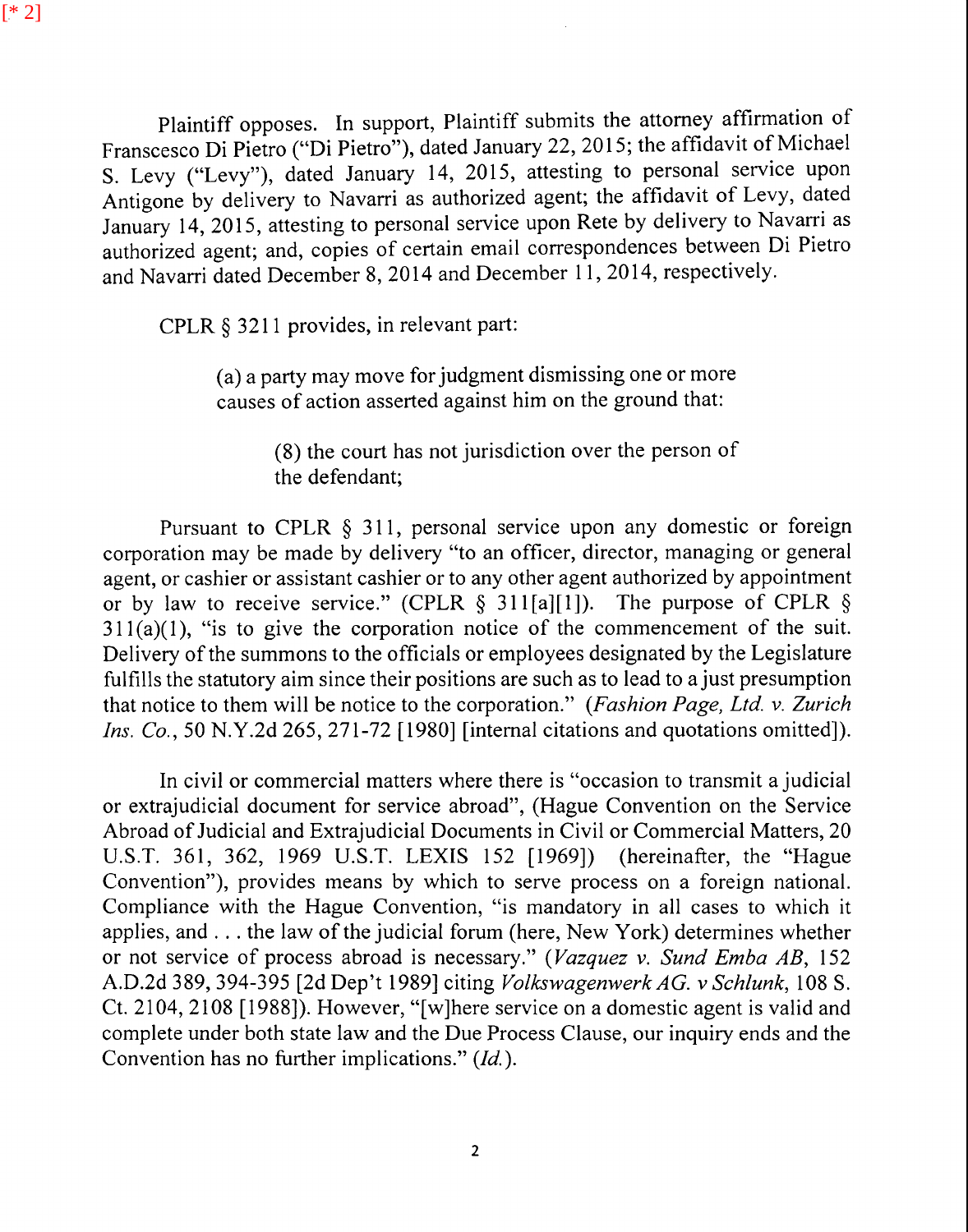Moving Defendants argue that this Court lacks personal jurisdiction over Moving Defendants because Plaintiff failed to properly serve Moving Defendants with process. Moving Defendants argue that they are Italian business entities that do not maintain any office or authorized agent for service of process in New York, and that Plaintiff is required to serve Moving Defendants in Italy, pursuant to the Hague Convention. Moving Defendants argue that Navarri is not a "domestic agent" for service, and that Moving Defendants are not amenable to service in the United States.

In the affidavit of Navarri, Navarri avers that she is President of both Moving Defendants. (Navarri Aff.  $\P\P$  1, 5). Navarri avers that Moving Defendants are business entities organized and existing under the laws of Italy with their principal places of business located there. (Navarri Aff.  $\P\P$  6, 7). Navarri avers that, on or about December 29, 2014, during the course of a settlement conference with Plaintiff, "a man entered the conference room and handed [Navarri] four copies of the Summons and Complaint, terminating the settlement conference." (Navarri Aff. <sup>~</sup>9). Navarri further avers: "As I was served with four copies of the Summons and Complaint, ... it seems that Plaintiff purportedly served ATE, Antigone, Rete and me." (Navarri Aff. ¶ 10). In addition, Navarri avers:

> Plaintiff used the settlement conference as a ruse to lure me to Plaintiffs office in New York, in an attempt to serve me and the [Moving] Defendants. [Moving] Defendants, however, do not have a "domestic agent" authorized to accept service of process, as they are Italian business entities. Indeed, as stated, I am citizen and resident of Italy, I do not reside in New York (or anywhere in the United States) and I am not a domestic agent for service on [Moving] Defendants.

(Navarri Aff. ¶ 11).

Plaintiff, in turn, argues that Plaintiff properly effectuated service upon Moving Defendants by personal delivery to Navarri in New York, pursuant to CPLR § 311. In the affidavits of Levy, Levy attests to personal service of Plaintiff's initiatory papers upon Antigone and Rete on December 29, 2014, by personal delivery to Navarri, as authorized agent. Levy avers that such service took place at "Wuersch & Guering LLP (Conference Room) 100 Wall Street 10th Floor", and that Navarri "was verbally advised she was being served both in her individual capacity and as President/Authorized agent of [Moving Defendants] after being pointed out